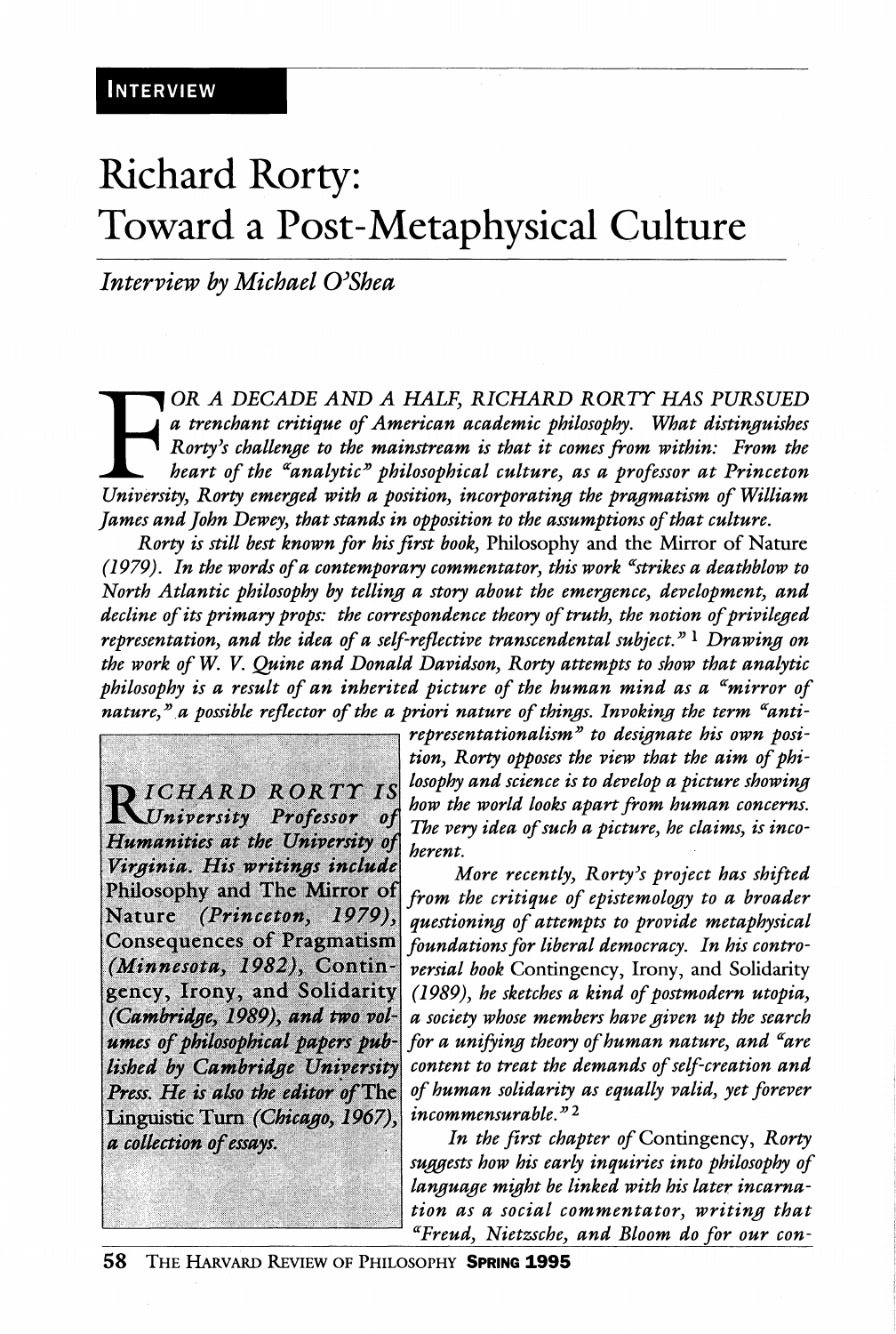*science what Wittgenstein and Davidson do for our language, namely, exhibit its sheer contingency. ^ ^ The exhibition of contingency, extending to language, society, and the*  self, is Rorty's central theme. His work attempts to cure us of the desire to employ meta*physics to explain away the chance events that made us who we are; it seeks to give us the courage of our contingencies.* 

*This interview was conducted in October 1994 on the campus of the University of Virginia, where Rorty has taught since 1982.* 

## *HRP:* **What is a "post-metaphysical" culture?**

*Rorty:* A poeticized, or post-metaphysical, culture is one in which the imperative that is common to religion and metaphysics — to find an ahistorical, transcultural

matrix for one's thinking, something into which everything can fit, independent of one's time and place — has dried up and blown away. It would be a culture in which people thought of human beings as creating their own



life-world, rather than as being responsible to God or "the nature of reality," which tells them what kind it is.

#### *HRP:* **Do you see us tending toward that kind of culture?**

*Rorty:* I think that since the time of the Romantics, there have been strains in European and American culture that have gone in that direction. There are Emerson and Whitman in America, and various other lingering Romantic influences in Europe.

How long this can last, I don't know. It seems to be the product of a wealthy, leisured elite which has time to worry about this kind of thing, time to imagine alternative ftitures. The world may not permit the existence of this kind of elite much longer.

## *HRP:* **Could the ironic, poetic worldview characteristic of this elite ever become the property of the masses?**

*Rorty:* Yes. I think that the success of secularization in the industrialized democracies suggests that. The 16th and 17th-century notion that man would never be able to let go of religion has turned out to be wrong. The promise of the Enlightenment came true: that you *could* have a society which had a sense of community, without any religious agreement, and indeed without much attention to God at all. If you can secularize a society like that, you can probably de-metaphysicize it also.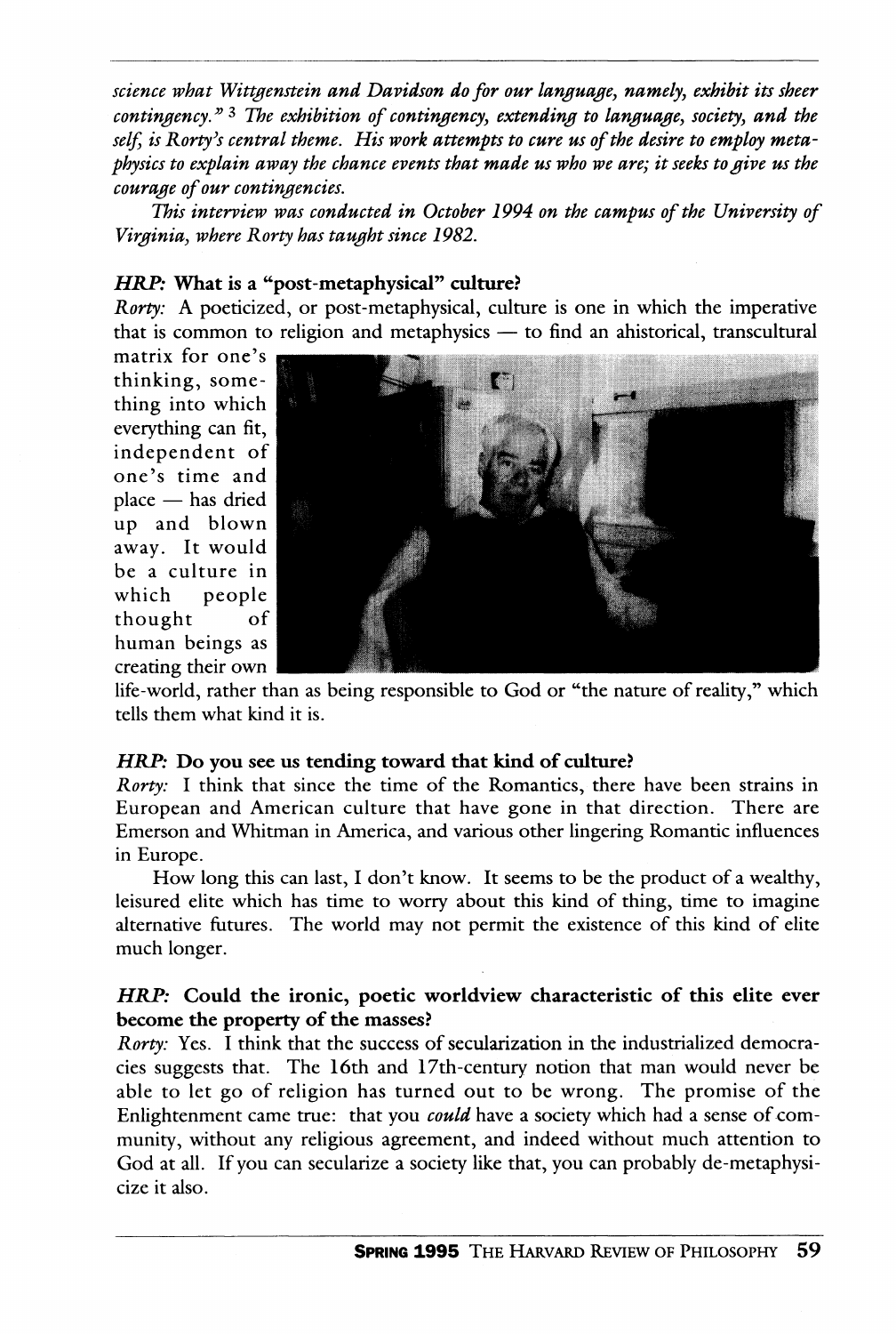#### *HRP:* Given their training **in** metaphysics and similar fields **of** thought, what purpose could our current professors **of** philosophy serve **in** such **a** culture?

*Rorty*: I think that the main purpose they've served in the past has been to get past common sense, past common ways of speaking, past vocabularies; modifying them in order to take account of new developments like Enlightenment secularism, democratic governments, Newton, Copernicus, Darwin, Freud.

One thing you can count on philosophy professors doing is what William James called "weaving the old and the new together," in order to assimilate weird things like Freudian psychology with moral common sense. Thomas Nagel wrote a good article in the *New York Review of Books on* how Freud's thought has become a part of our moral common sense. I think that illustrates the process nicely. Philosophers have helped with that process.

#### *HRP:* **So** philosophers are professional renderers **of** coherent worldviews?

*Rorty:* Yes, and the reason they'll probably always be around is that there will always be something exciting happening [in culture] that needs to be tamed and modified, woven together with the past.

## *HRP:* Do you see the de-transcendentalization of culture as an inducement **to**  political involvement? Jürgen Habermas and others have seen it as the opposite.

*Rorty:* I do see it as an inducement to involvement, and I think that Dewey did too. Dewey is saying: suppose you're a pragmatist about truth  $-$  i.e., you think that truth is what works. The obvious question, then, is: *whom* does it work for? This is the question that Foucault raises. You then ask political questions about whom you want it to work for, whom you want to run things, whom you want to do good to; which come prior to philosophical questions. Then let democratic politics be what sets the goals of philosophy, rather than philosophy setting the goals of politics.

Whereas Habermas seems to think that if you don't have philosophy out there as point man, telling society and politics where to go, then you're somehow stuck.

## *HRP:* Do you have doubts about the same things that people like Habermas do, namely, that the sort of large-scale discourse about values that is needed in **a** democratic state can go on without an extralinguistic norm of rationality, **a**  "master narrative"?

*Rorty*: Not really. I don't see why Habermas thinks it can't go on. He has this view that every assertion is a claim to universal validity, and that if you give up thinking of assertions in that way, you won't be able to take yourself seriously, or take communication seriously, or take democracy seriously. I just don't see the reasoning there. It's something like what [Hilary] Putnam thinks, when he claims that we need a "substantive" notion of truth. I never got that one either.

## *HRP:* Perhaps such notions are meant to capture the idea of **a** certain responsibility that attaches to our utterances.

*Rorty*: Yes, but that seems an unnecessary detour in the attribution of responsibili-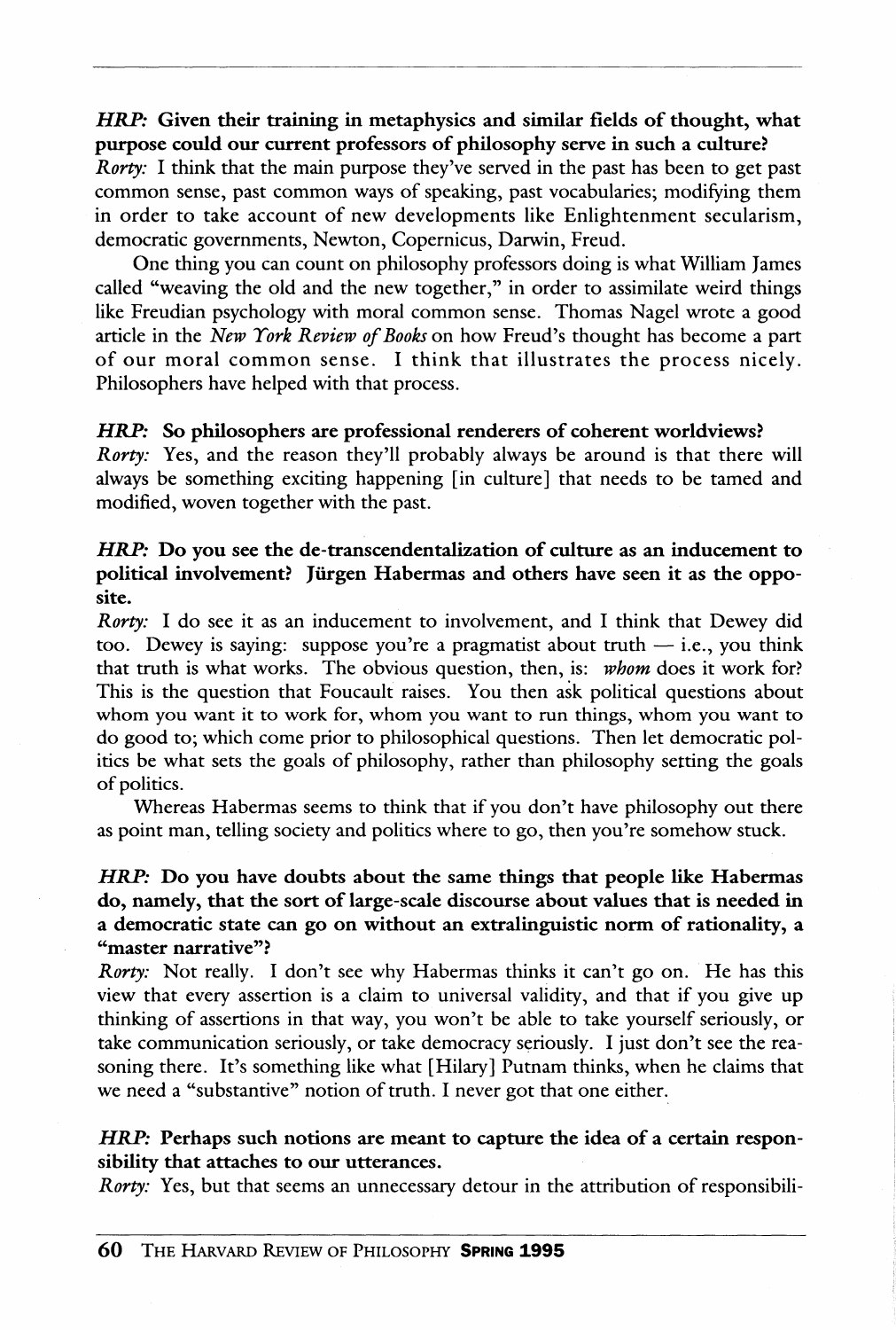ty. I think we ought to be able to be responsible to our interlocutors without being responsible to Reason or the world or the demand of universality or anything else.

# *HRP:* **Is there a way to change current patterns of education and acculturation in order to bring this sense of responsibility about?**

*Rorty:* I don't know. But I think that a lot of that change has been accomplished by the gradual emergence of literature as the primary alternative to science. Philosophy, at the moment, is sort of occupying a halfway position between the sciences and literature. But just for that reason, it's tending to fall between two stools and to be ignored by intellectuals. Philosophy in the English-speaking world is simply not a big deal to most intellectuals, and the reason is that the weight of nonscientific culture has been thrown over to literature. The philosophers, in turn, are viewed by most as being nostalgic for the days when science was the name of the game.

*HRP:* **What, then, do you find prob¬**

somebody to occupy<br>the social role former $of$  reality, with, as Bernard Williams puts

lematic about con-<br>temporary attitudes *continues temporary* attitudes remporary attitudes<br>connect a brain that is a month was a high dout to most **toward physical sci-** *WOVld is simplj flOt d Hg deal tO MOSt*  ence?<br>*Rorty:* There's still a *intellectuals*, and the reason is that the tendency to want *weight of nonscientific culture has been*  the social role former- *thvown ovcT to literature. The phtloso*ly held by the priests. *phers, in turn, are viewed by most as phers, in turn, are viewed by most as* the physical tends to  $\omega$  being nostalgic for the days when science role, as someone in was the name of the game."

it, reality apart from human needs and interests. This tendency to need a priest-figure is unfortunate; it seems to me a form of self-abasement. But I'm not sure how serious that science-worship is anymore. You still find a little of it in contemporary debates; in  $[John]$  Searle's debate with Jacques Derrida  $[about the philosophy of J. L.$ Austin; a debate reiterated in Derrida's book Limited Inc  $-Ed$ ., for instance.

# *HRP*: Is the situation changing in philosophy?

*Rorty*: Not that I can notice, at least in the English-speaking countries. It's going to be very difficult for analytic philosophy, given its professional self-image, ever to outgrow its association with the so-called hard sciences. That association really doesn't exist in non-Anglophone philosophy, and that's why I think it's going to be hard for the two [traditions] ever to merge.

*HRP:* **Hilary Putnam, analyzing parts of your critique of reason in his**  *Renewing Philosophy,* **declares that "relativism** *a la* **Rorty is rhetoric." Are you**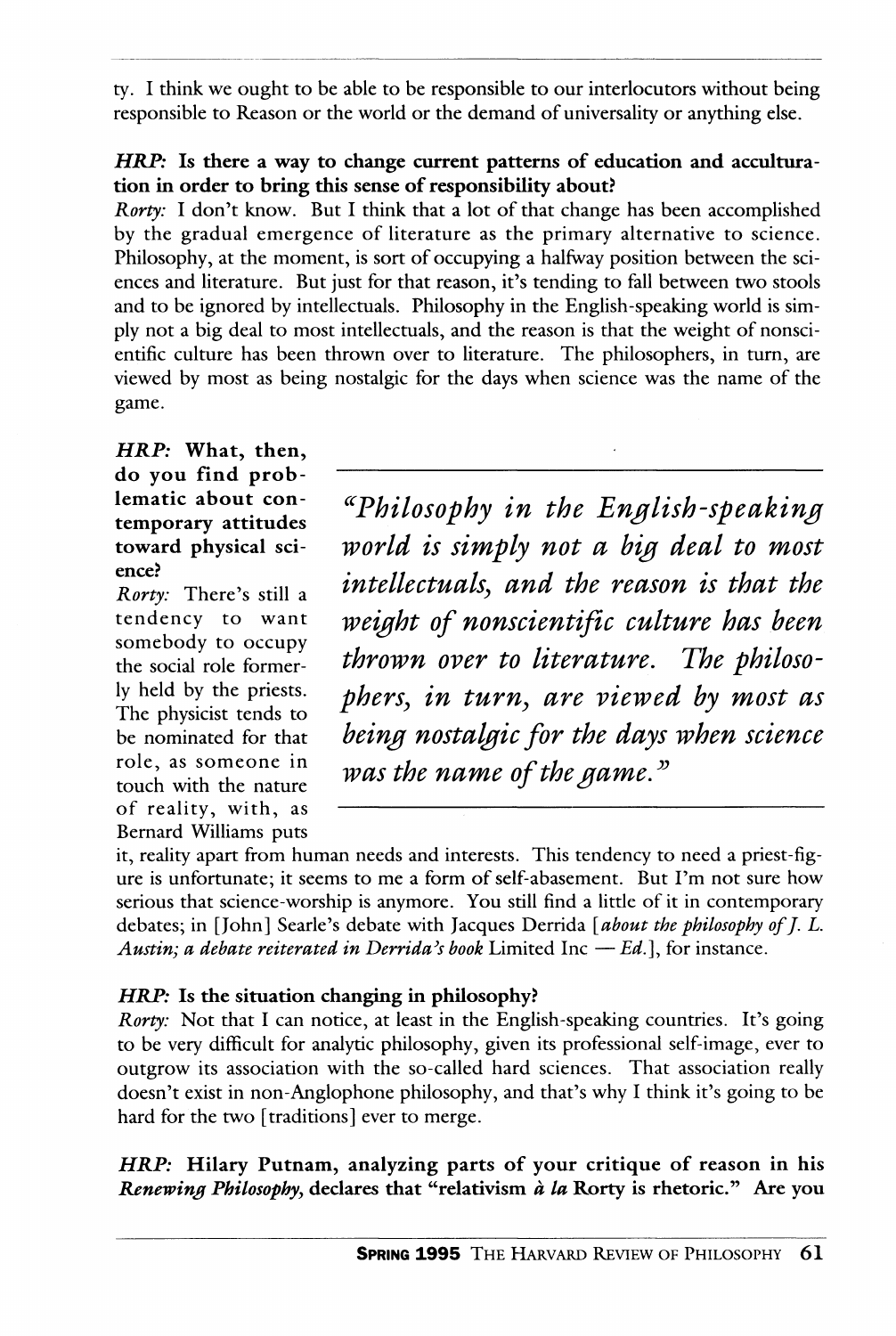comfortable with this evaluation of your work? What role do you intend your work to play?

*Rorty:* Primarily persuasion. I don't much care whether it's called rhetoric or logic. I think of my work as trying to move people away from the notion of being in touch with something big and powerful and nonhuman. The reason I prefer Donald Davidson's work to Putnam's is that Davidson's views on philosophy of language and mind go further in that direction than Putnam's.

## *HRP:* Is yours the kind of work that creates a foundation that someone else could build upon? Could it found a school?

*Rorty:* I would hope not. Founding a school is relatively easy. You can set up a problematic within which a generation can happily pursue professional activity, but you can never quite tell whether you've actually done something useful, or simply encouraged further, decadent Scholasticism.

One of the things I rather like about people like Derrida is that they have no real disciples. Derrida has a lot of American imitators (none of whom, I think, is any good), but he really is inimitable. There's no such thing as a "Derridian problematic." He doesn't give anybody any work to do — nor does Harold Bloom. And I admire that.

*HRP:* It might be argued that while your work has helped to dismantle a number of traditional philosophical dualisms, the ironist worldview you espouse seems itself to culminate in a strict dualism of the public and the private. You say that we should read some authors (Nietzsche, Derrida) in order to enrich our private, poetic existences, but others (Rawls, Mill) should be read in order to make ourselves better citizens of a liberal democracy. Is this distinction tenable? If our private beliefs are prevented from informing the social sphere, then what substance do they have?

*Rorty*: I don't think private beliefs can be fenced off [from the public sphere]; they leak through, so to speak, and influence the way one behaves toward other people. What I had in mind in making the distinction was this: the language of citizenship, of public responsibility, of participation in the affairs of the state, is not going to be an original, self-created language.

Some people, the ones we think of as poets or makers, want to invent a new language — because they want to invent a new self. And there's a tendency to try to see that poetic effort as synthesizable with the activity of taking part in public discourse. I don't think the two are synthesizable; but that doesn't mean that the one doesn't eventually interact with the other.

When people develop private vocabularies and private self-images, people like Nietzsche, Kierkegaard, and Derrida, it's very unclear what impact, if any, this will ever have on public discourse. But over the centuries, it actually turns out to have a certain impact.

*HRP:* If a reader of Heidegger, for example, is struck not only by the idiosyncratic, "world-disclosing" accomplishment of his writings, but is also attracted by his vision of responsiveness to Being as the fundamental aim of man, how will this attraction show up in public behavior?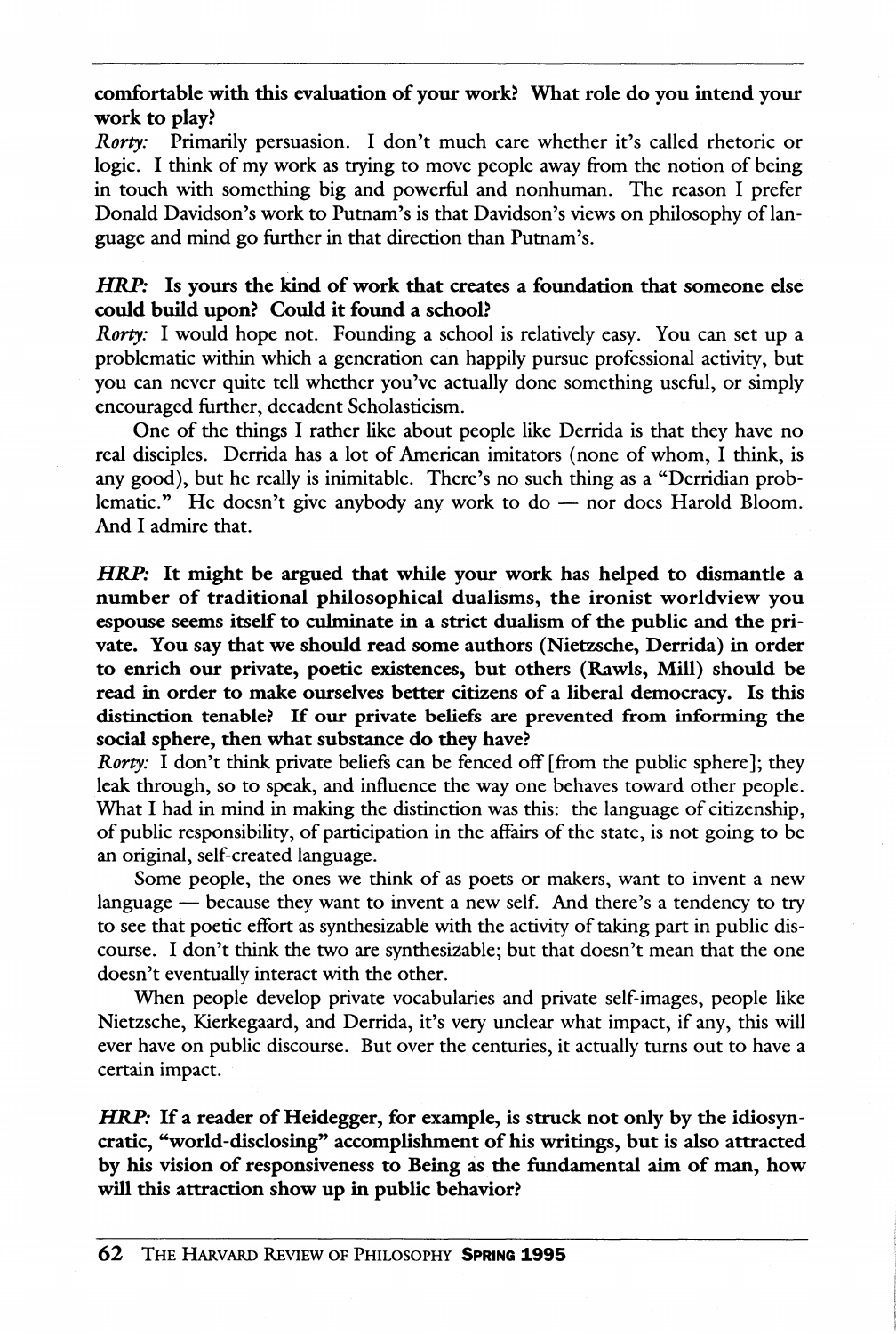*Rorty:* I don't know, but I think it pays to bear in mind that during the 1950s and 60s, Heidegger managed to grab hold of the imaginations of all the interesting people in Europe. When Habermas, Foucault, and Derrida were in school, Heidegger was "their" philosopher. What they each made of him was, God knows, very different, but it's clear that we won't be able to write the intellectual history of this century without reading Heidegger. Just as there were 16 different ways of reacting to Hegel in his day, there were 16 different ways of reacting to Heidegger; and 1 think it's pointless to ask what was the "true" message of either Hegel or Heidegger — they were just people to bounce one's thoughts off of.

*HRP:* **But you have written in** *Contingency, Irony, and Solidarity* **that "as a philosopher of our public life," Heidegger is "at best vapid, and at worst sadistic." Is the sense of using Heidegger that you were discussing there a dif-**

**ferent sense than the one we're talking about here?** 

*Rorty:* I think that attempts to get a political message out of Heidegger, Derrida, or Nietzsche are ill-fated. We've seen what these attempts look like, and they don't succeed very well. Hitler tried to get a message out of Nietzsche, and Nietzsche would have

*^^I donH think private beliefs can be fenced off; they leak through, so to speak, and influence the way one behaves toward other people. [But] the language of citizenships of public responsibility^ is not going to be an original^ self-created language.* 

been appalled by it. And people who attempt to get a political message out of Derrida produce something perfectiy banal. I suspect it isn't worth bothering.

But that's not to say that these figures will always be publicly useless. Having a great imagination and altering the tradition in insensible ways is going to make a difference in public affairs somewhere down the line. We just don't know how.

*HRP:* **Given your view that our epoch is one of increasing secularization, what do you make of the existence in this country of a fundamentalist, religious Right that does have a noticeable effect on public policy? This seems to show that traditional religion and other forms of non-ironic belief are alive and well in the public sphere.** 

*Rorty:* I think it's what happens whenever you have a middle class that gets really scared and defensive. It starts to look around for ways of dividing society into sheep and goats, in order to scapegoat somebody. The American middle class has excellent reason to be scared about its economic future, and the economic future of the country. The more there is of this fear, the more you'll see cults, quasi-fascist movements, and things of that sort, all the stuff we classify as the "crazy Right."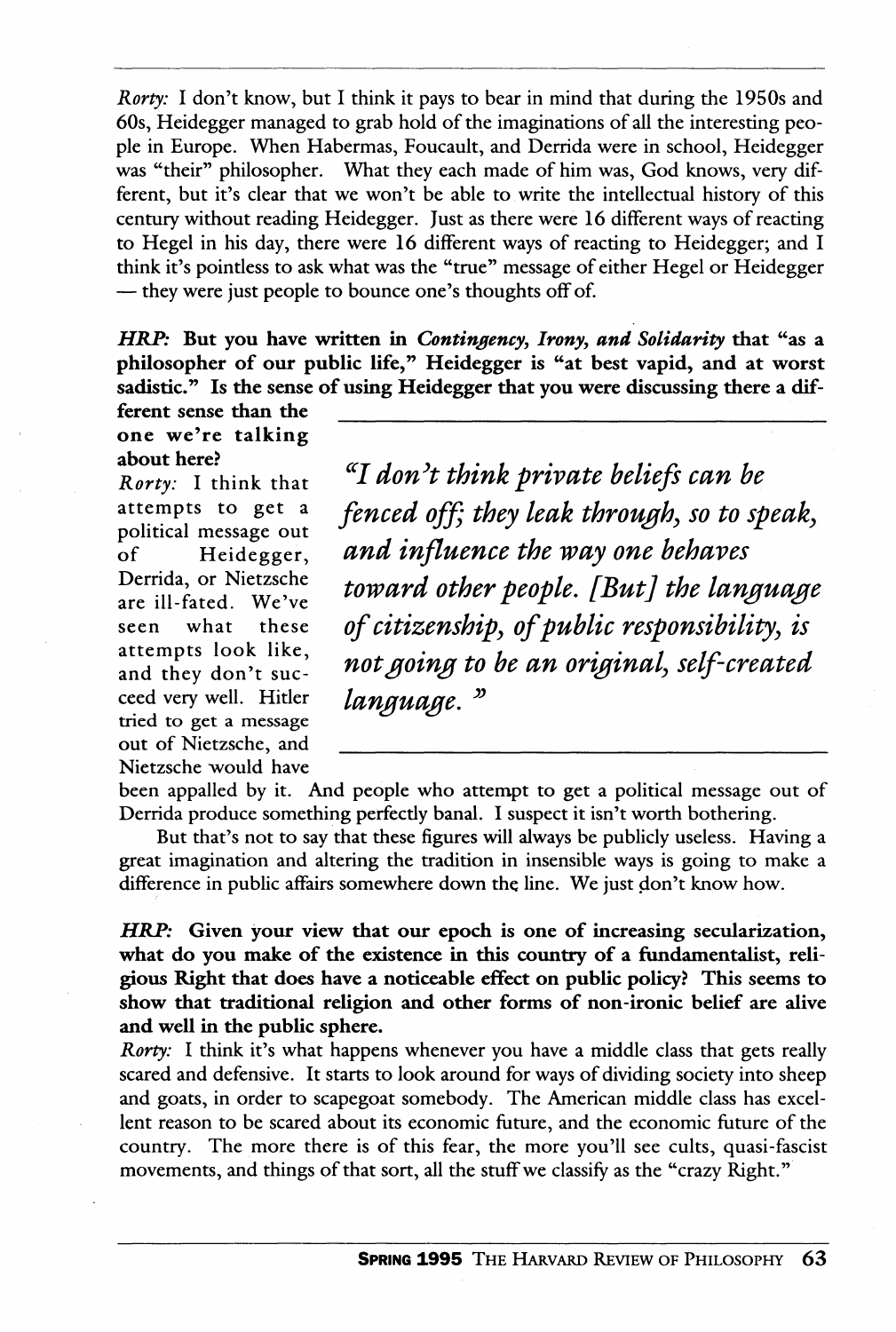# *HBJP:* **What is there to stave that off, beside economic recovery?**

*Rorty*: My hunch is that the normal cycle of boom and bust doesn't matter much, as long as the long-term average income of the middle class keeps going down, and the gap between rich and poor keeps growing. I don't think there's anything that's going to reverse that. I don't have any optimistic suggestions.

# *HRP:* **Are you then a pessimist about the future?**

*Rorty:* I'm not confident enough in economics to say anything, but all the predictions about how the globalization of the labor market will effect the standard of living in the industrialized democracies seem to me fairly convincing. I think that as long as the standard of living of the middle class in the democracies is in danger, democratic government is in danger.

## *HRP:* **You once described yourself as a "postmodern bourgeois liberal." Given that self-designation, how do you see the contemporary academic Left, a Left alternately informed by the Frankfurt School thinkers and the French post-structuralists?**

*Rorty*: That designation ["postmodern bourgeois liberal"] was supposed to be a joke. I thought it was a cute oxymoron — but no one else seemed to think it was



funny.

I think there are really two Lefts. The Frankfurt School, for example, is an attempt to modulate Marxism down into plain, social democratic, reformist Left politics. And I think of myself as belonging to that Left — it's the same as the so-called "Old Left" in America, the anti-Stalinist, social-democratic left centered

around *Dissent.* Irving Howe and people like that.

There's also what I regard as a pretty useless, Foucaultian Left, which doesn't want to be reformist, doesn't want to be social democratic. Fredric Jameson is a good example of that sort of Left. I can't see it as having any sort of utility in America; it seems merely to make the Left look ridiculous.

# *HRP:* **What do you think has been the effect of the contemporary, Foucauldian academic Left on American universities? Do you agree with the criticisms often leveled against left-leaning academics these days?**

*Rorty:* The Foucauldian Left is about two percent of the faculties at American universities, and it isn't very important, except that it gives the Right a terrific target. It's enabled the Right to generate an enormous amount of hostility against the upi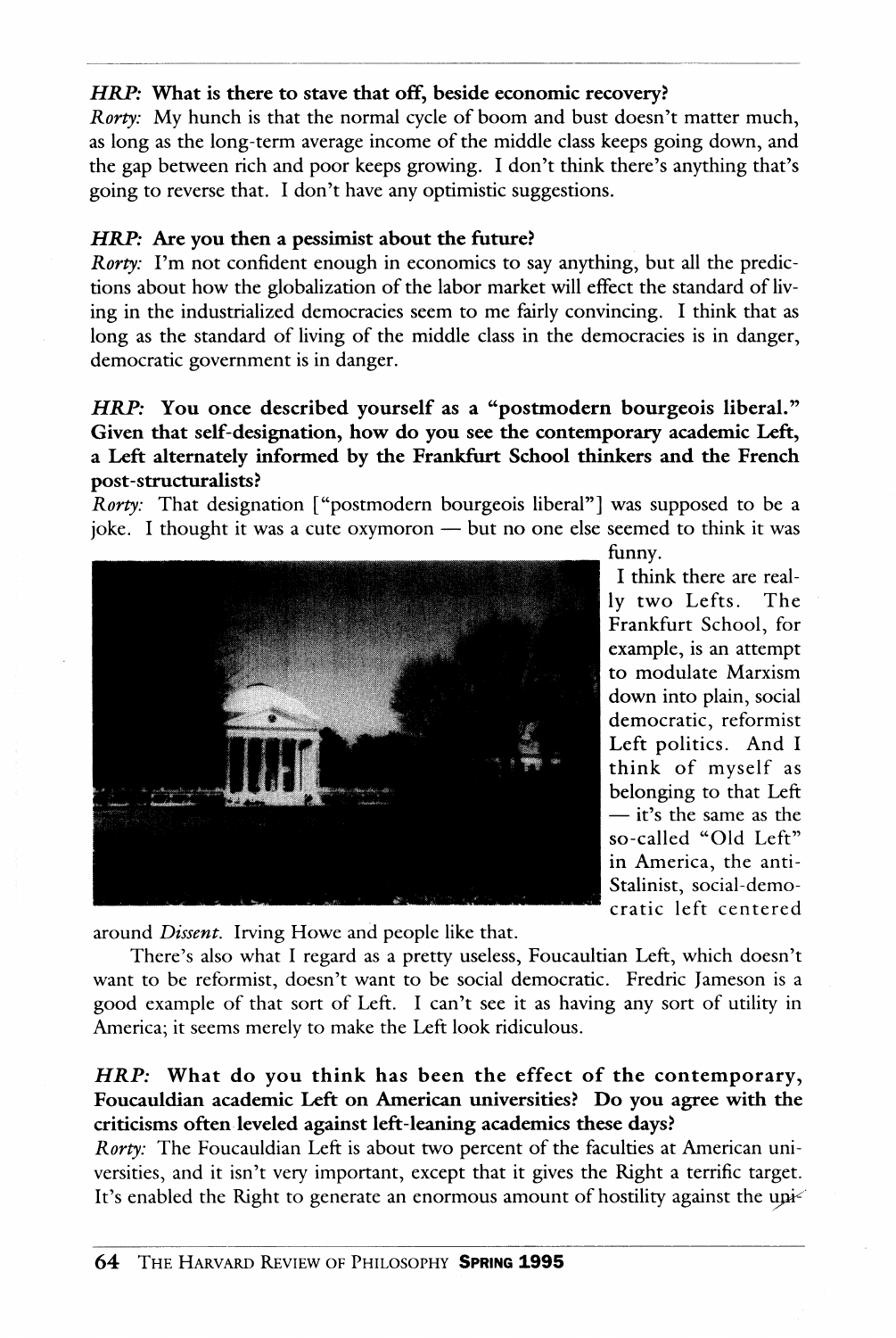versities, because it can point at these few.

## *HRP:* **Where is the political center of gravity of the humanities faculty at a typical American university?**

*Rorty:* It's still the same sort of intellectual — left-liberal, social-democratic, reformist — but the Foucauldians make a whole lot more noise.

*HRP:* **In the fall of 1994, you wrote an editorial about the Virginia Senate election, in which you analyzed the candidacy of Oliver North as a symptom of a crisis of values among Virginians. Is the flight toward the sort of oldstyle, "manly" virtue that people find in Oliver North analogous to the kind of cultic flight that you see in the contemporary American middle class? Is it born of the same fears?** 

*Rorty:* Yes. The fundamentalist preacher and the military officer become figures of strength and purity more or less simultaneously. They're both seen as people with no time for moral weakness, or any other weakness, and therefore no time for the bad people — the liberals. They're strong guardians of virtue against the weak, bad people.

#### *HRP:* **What resources does American pragmatism offer us today?**

*Rorty:* Among the philosophy professors, in the form of Davidsonian philosophy of language and mind, it offers a way out from the boring realism vs. anti-realism issue, which I think has been done to death. Davidson gives us a way of getting out from under the dogmatism/skepticism oscillation that's plagued philosophy since Kant. I see Davidson as rewriting in terms of language the same things that James and Dewey did in terms of experience.

Actually, I've just finished reading John McDowell's book *[Mind and World];*  and he thinks that Davidson will actually keep the oscillation *going* — because no one will ever accept Davidson's view that beliefs are mostiy veridical. As a sociological point about the philosophy professors, this may be right. But I don't see *why*  they won't accept it.

Outside of the philosophy profession, I think that pragmatism is just a continuation of the idealistic, onward-and-upward Emerson/Whitman tradition of viewing American democracy as the greatest thing ever invented, and the source of all good things.

## *HRP:* **The sort of "Emersonian theodicy" that Cornel West talks about in his**  history, *The American Evasion of Philosophy*.

*Rorty:* Yes. I think West gives a very good description there of the politico-spiritual dimension of pragmatism.

*HRP:* **You have often spoken of Anglo-American philosophy professors' reluctance to accept a vision of philosophy that doesn't break down along fixed problematics. Do you have an idea about how to reform undergraduate and graduate education in order to change this?** 

*Rorty:* Not really, because I think the philosophy professors are in a bind in the English-speaking world. The undergraduates would really like to hear more about